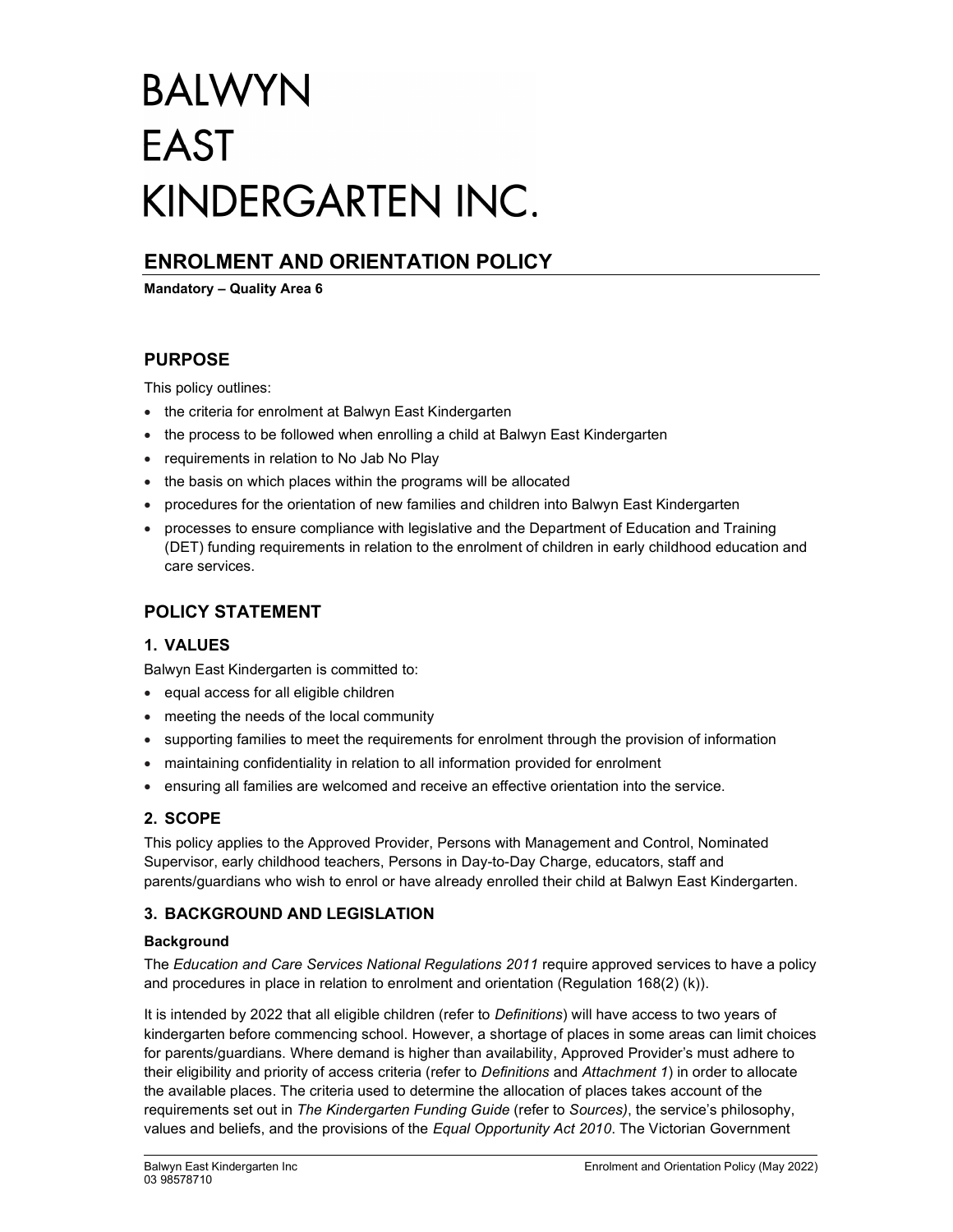requires funded organisations to ensure that their policies and procedures promote equal opportunity for all children. Services participating in central enrolment schemes are required to comply with the enrolment procedures of that scheme.

Childcare services providing approved child care (refer to Definitions) must abide by the Family Assistance Legislation Amendment (Jobs for families childcare package) Act 2017 (refer to Legislation and standards) and the Commonwealth Government's Priority for allocating places in child care services (refer to Sources).

Immunisations are an effective means of reducing the risk of vaccine preventable diseases. Early childhood education and care services which are regulated under the Education and Care Services National Law Act 2010 and Education and Care Services National Regulations 2011 have legislative responsibilities under the Public Health and Wellbeing Act 2008 to only offer a confirmed place in their programs to children with an Australian Immunisation Register (AIR) Immunisation History Statement (refer to Definitions). To meet the Child Care Subsidy immunisation requirements, children must be immunised according to the National Immunisation Program Schedule (refer to Sources) set out by the Australian Government Department of Health.

## Legislation and standards

Relevant legislation and standards include but are not limited to:

- A New Tax System (Family Assistance) (Administration) Act 1999
- Charter of Human Rights and Responsibilities Act 2006 (Vic)
- Children, Youth and Families Act 2005 (Vic)
- Child Wellbeing and Safety Act 2005 (Vic)
- Disability Discrimination Act 1992 (Cth)
- Education and Care Services National Law Act 2010
- Education and Care Services National Regulations 2011: Regulations 160, 161, 162, 168, 170, 171, 177, 181, 183
- Equal Opportunity Act 2010 (Vic)
- Family Assistance Legislation Amendment (Jobs for Families Child Care Package) Act 2017
- National Quality Standard, Quality Area 6: Collaborative Partnerships with Families and **Communities**
- Public Health and Wellbeing Act 2008 (Vic)
- Public Health and Wellbeing Regulations 2019 (Vic)
- Sex Discrimination Act 1984 (Cth)

## 4. DEFINITIONS

The terms defined in this section relate specifically to this policy. For commonly used terms e.g. Approved Provider, Nominated Supervisor, Regulatory Authority etc. refer to the General Definitions section of this manual.

Australian Immunisation Register (AIR) Immunisation History Statement: is the only form of acceptable evidence of immunisation. The AIR is a national register administered by Medicare that records all vaccinations given in Australia, including to children. Parents/carers must provide a copy of their most recent AIR Immunisation History Statement, which shows that the child is up to date with their immunisations upon enrolment and when a child has received or been due to receive a vaccination while attending the service. In the case of medical contraindication, an authorised medical practitioner completes and signs a Medical Exemption Form, and supplies it to the AIR. In order to confirm enrolment, the Immunisation History Statement must show the child is up to date with the vaccines they can have, medical contraindication and indicate the due date for the next vaccinations the child is able to receive in the future if applicable.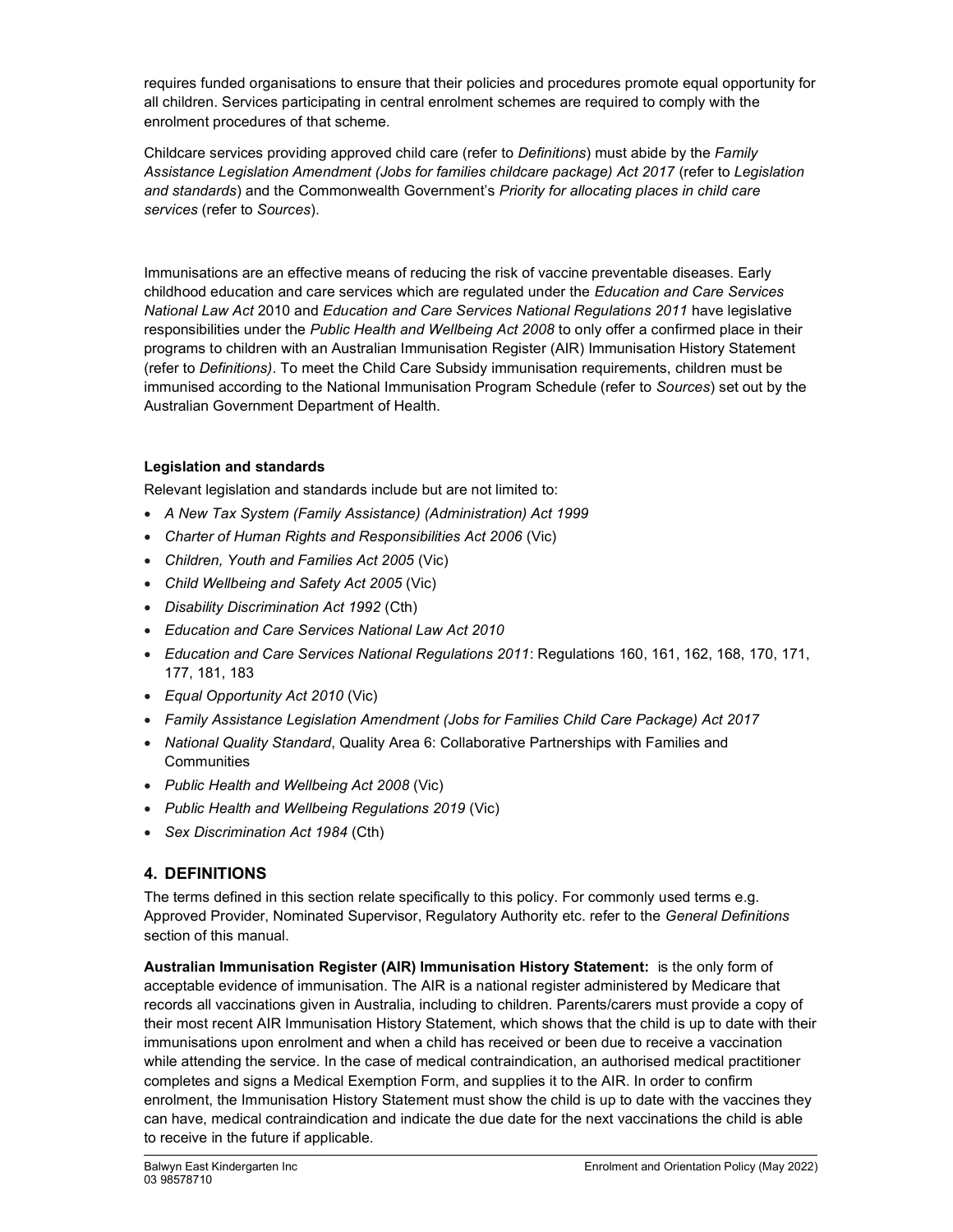Approved child care providers: providers that operate services that have Australian Government approval to receive Child Care Subsidy (refer to Definitions) on behalf of eligible parents. Approved child care providers include centre-based day care, including long day care and occasional care, family day care, outside school hours care and in-home care.

Authorised nominee: (In relation to this policy) is a person who has been given written authority by the parents/guardians of a child to collect that child from the education and care service. These details will be on the child's enrolment form.

The National Law and National Regulations do not specify a minimum age limit for an authorised nominee. Each service will need to consider a risk assessment on an individual basis to determine if a person under the age of 18 is able to be an authorised nominee and, if so, what constitutes the minimum acceptable age at that service.

Child Care Subsidy (CCS): A Commonwealth Government means tested subsidy to assist eligible families with the cost of child care. Payments are paid directly to approved child care providers (refer to Definitions). Further information can be found at: https://www.education.gov.au/child-care-subsidy-0

Children with additional needs: Children whose development or physical condition requires specialist support or children who may need additional support due to language, cultural or economic circumstances (refer to Inclusion and Equity Policy).

Deferral: When a child does not attend in the year when they are eligible for a funded kindergarten place or is officially withdrawn from a service prior to the April data collection. DET considers that this child has not accessed a year of funded kindergarten and is therefore eligible for DET funding in the following year.

Eligible child: as defined by the Kindergarten Funding Guide; a child that is at least four years old on April 30<sup>th</sup> in the year of enrolment; enrolled for at least 15 hours per week or 600 hours per year in a 4year-old program; and not enrolled at a funded kindergarten program at another service. Or a child that is at least three years old on April  $30<sup>th</sup>$  in the year of enrolment and is enrolled in a funded  $3$ -year-old kindergarten program. Any child that is enrolled in an early childhood and education and care service must have an AIR Immunisation History Statement that indicate that the child is fully vaccinated for their age or who qualify for the 16-weeks grace period.

Enrolment application fee: A payment to cover administrative costs associated with the processing of a child's enrolment application for a place in a program at the service.

Enrolment application form: A form to apply for a place at the service (see Attachment 3: Sample Enrolment Application Form)

Enrolment record: The collection of documents which contains information on each child as required under the National Regulations (Regulations 160, 161, 162) including but not limited to parent details; emergency contacts; authorised nominee; details of any court orders; and health information including immunisation status. Enrolment records are stored securely in the service due to their confidential nature.

Fee: A charge for a place within a program hours over and above the 15 funded hours per week (600 per year) and/or wrap around care.

Grace period: allows specific categories of children of families experiencing vulnerability and disadvantage to enrol and attend the service without an AIR Immunisation History Statement (refer to Definitions) or when the statement is assessed as not being up-to-date. Services complete the grace period eligibility form with families during enrolment, and keep a copy with the child's enrolment record. The 16-week grace period starts on the first day of the child's attendance at the service. During the grace period, the service is required to take reasonable steps to obtain the AIR Immunisation History Statement (refer to Definitions) and to encourage families to access immunisation services.

**Priority of access:** in instances where more eligible children apply for a place at a service than there are places available, the service must allocate spaces using the criteria outlined in The Kindergarten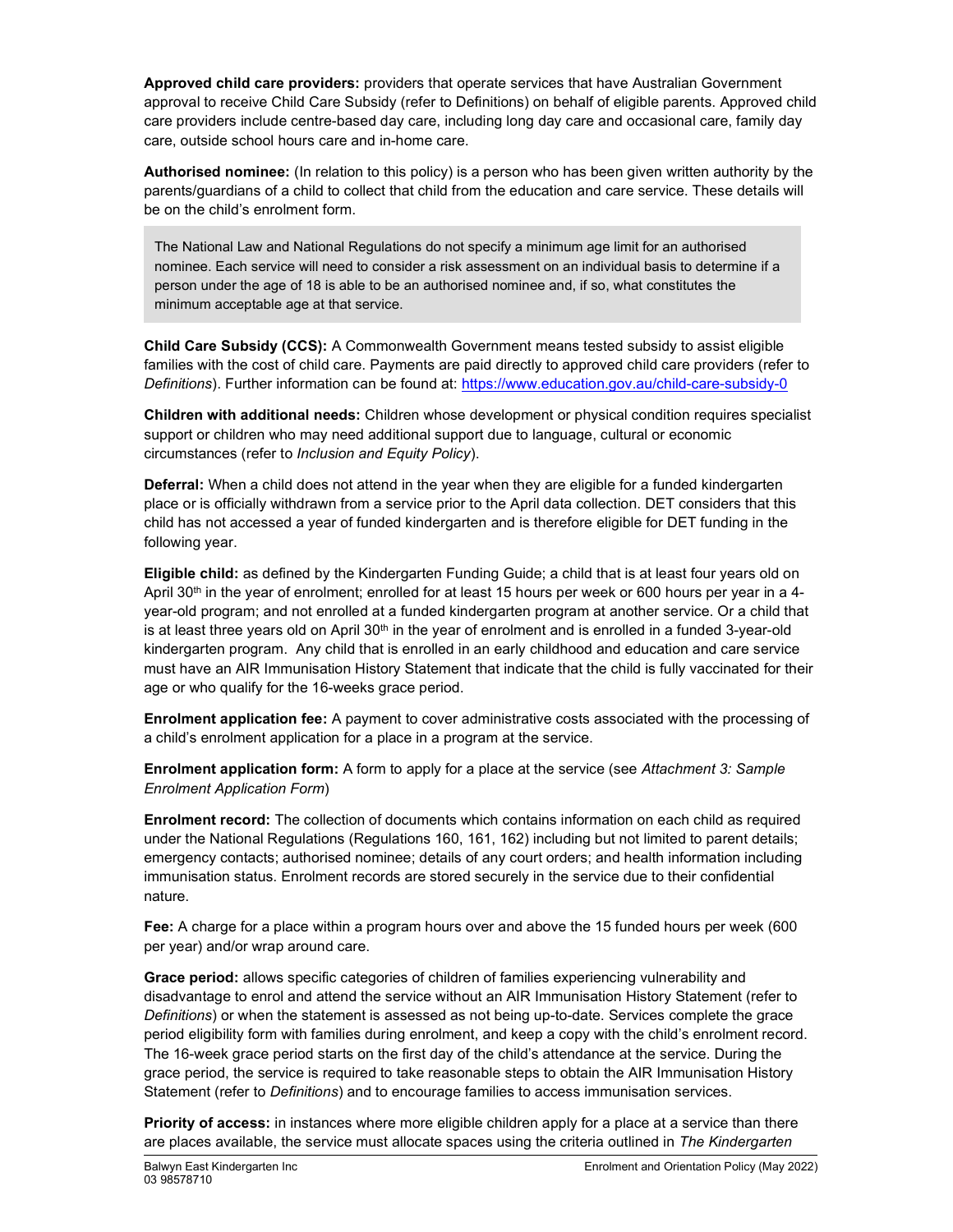Funding Guide (see Attachment 1: Eligibility and priority of access criteria for a 3 and 4-year-old funder kindergarten program), or if in receipt of the CCS, comply with the Commonwealth Government's policy for allocating places (see Source).

Vulnerable Children/Families: Children are vulnerable if the capacity of parents and family to effectively care, protect and provide for their long-term development and wellbeing is limited. Some factors which may contribute to a child being vulnerable include: a child with a disability; living in a family with a low income, or one which is experiencing problems with housing, domestic violence, known to Child Protection, Out of Home Care, substance abuse, or mental health; Aboriginal and/or Torre Strait Islander, having a culturally and linguistically diverse background; having a young or sole parent, or a parent with a disability (adapted from the Kindergarten Funding Guide)

## 5. SOURCES AND RELATED POLICIES

## Sources

- Australian Childhood Immunisation Register: www.humanservices.gov.au/customer/services/medicare/australian-childhood-immunisation-register
- Australian Government Department of Health, National Immunisation Program Schedule: https://www.health.gov.au/health-topics/immunisation/immunisation-throughout-life/nationalimmunisation-program-schedule
- Department of Health and Human Services, Immunisation enrolment toolkit for early childhood education and care service: https://www2.health.vic.gov.au/public-health/immunisation/vaccinationchildren/no-jab-no-play/immunisation-enrolment-toolkit
- Guide to the Education and Care Services National Law and the Education and Care Services National Regulations 2011: www.acecqa.gov.au/
- Guide to the National Quality Standard: www.acecqa.gov.au/
- Priority of Access Guidelines for child care service: https://www.dese.gov.au/uncategorised/resources/priority-access-guidelines-child-care-services
- The Family Assistance Law as the basis for Commonwealth child care fee assistance including the Child Care Subsidy (CCS) and Additional Child Care Subsidy (ACCS): https://www.education.gov.au/child-care-legislation
- The Kindergarten Funding Guide (Department of Education and Training): www.education.vic.gov.au/childhood/providers/funding/Pages/kinderfundingcriteria.aspx
- Victorian Department of Health: www.health.vic.gov.au/immunisation

## Service policies

- Acceptance and Refusal of Authorisations Policy
- Complaints and Grievances Policy
- Dealing with Infectious Disease Policy
- Fees Policy
- Inclusion and Equity Policy
- Privacy and Confidentiality Policy
- Sibling Policy

# PROCEDURES

## The Approved Provider or Persons with Management and Control is responsible for:

- determining the criteria for priority of access to programs at Balwyn East Kindergarten, as described in The Kindergarten Funding Guide; and/or as describe under the Family Assistance Law for CCS recipients, and the service's philosophy (refer also to Attachment 1 – Eligibility and priority of access criteria for 3 and 4-year-old funded kindergarten program)
- considering any barriers to access that may exist, developing procedures that ensure all eligible families are aware of, and are able to access, an early childhood program
- complying with the Inclusion and Equity Policy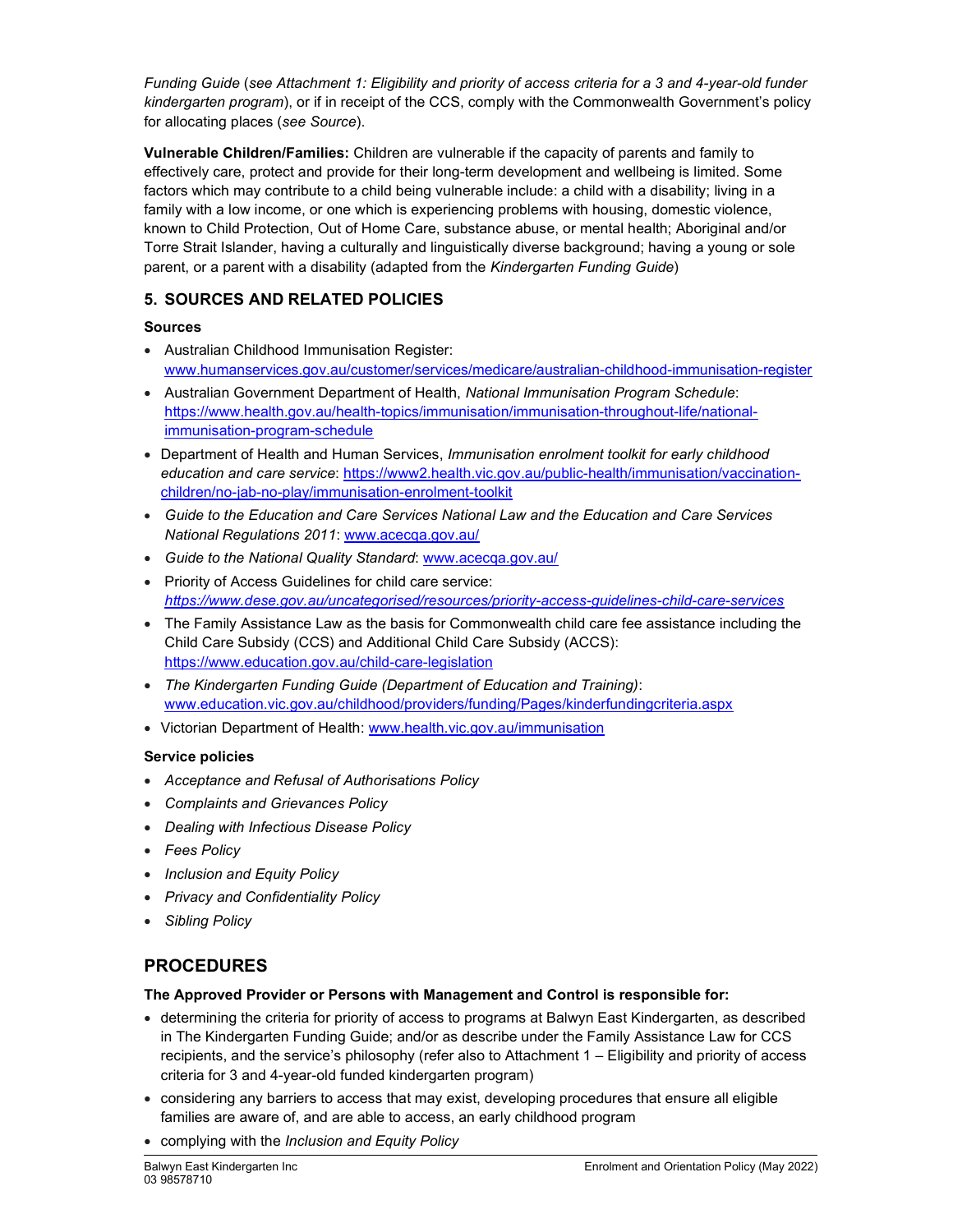- appointing a person to be responsible for the enrolment process and the day-to-day implementation of this policy (refer also to Attachment 2 – General enrolment procedures and Attachment 3 – Sample enrolment application form)
- providing opportunities (in consultation with the Nominated Supervisor and educators) for interested families to attend the service during operational hours to observe the program and become familiar with the service prior to their child commencing in the program
- providing parents/guardians with information about the requirements of the law for enrolment, locating and accessing immunisation services and obtaining the AIR Immunisation History Statement (refer to Definitions) required for enrolment
- ensuring parents/guardians are only offered a tentative place until the AIR Immunisation History Statement (refer to Definitions) has been assessed as being acceptable or the child has been assessed as eligible for the grace period
- assessing the child's immunisation documentation as defined by the Immunisation Enrolment Toolkit for early childhood education and care services prior to enrolment to determine if the child's vaccination status complies with requirements or whether the child is eligible for the 16-week grace period (refer to Definitions)
- ensuring that only children whose AIR Immunisation History Statement (refer to Definitions) has been assessed as being acceptable or who are eligible for the grace period (refer to Definitions) have a confirmed place in the program
- advising parents/guardians who do not have an AIR Immunisation History Statement (refer to Definitions) and who are not eligible for the grace period that their children are not able to attend the service and referring them to immunisation services (see Attachment 4 – Letter for parents/guardians without acceptable immunisation documentation)
- taking reasonable steps to obtain an up to date AIR Immunisation History Statement (refer to Definitions) from a parent/guardian of a child enrolled under a grace period within 16 weeks from when the child begins attending (Note: the child can continue to attend the service if acceptable immunisation documentation is not obtained).
- taking reasonable steps to obtain an up to date AIR Immunisation History Statement (refer to Definitions) from all parents/guardians after enrolment, twice per calendar year, timing reminders to comply with the maximum seven-month interval (Public Health and Wellbeing Regulation 107, Public Health and Wellbeing Act 2008 Section 143E)
- ensuring that the enrolment record (refer to Definitions) complies with the requirements of Regulations 160, 161, 162 and that it effectively meets the management requirements of the service
- ensuring that enrolment records (refer to Definitions) are stored in a safe and secure place, and kept for three years after the last date on which the child was educated and cared for by the service (Regulation 183 (1a) (2d)
- ensuring that the orientation program and plans meet the individual needs of children and families, and comply with DET funding criteria
- reviewing the orientation processes for new families and children to ensure the objectives of this policy are met
- ensuring that parents/guardians of a child attending the service can enter the service premises at any time whilst the child is being educated and cared for, except where this may pose a risk to the safety of children or staff, or conflict with any duty of the Approved Provider, Nominated Supervisor or educators under the Law (Regulation 157).
- taking reasonable steps to contact non attending families prior to the cancellation of their enrolment (refer to Attachment 5)

#### The Nominated Supervisor, Persons in Day to Day Charge and early childhood teachers are responsible for:

- reviewing enrolment applications to identify children with additional needs (refer to Definitions and the Inclusion and Equity Policy)
- responding to parent/guardian enquiries regarding their child's readiness for the program that they are considering enrolling their child in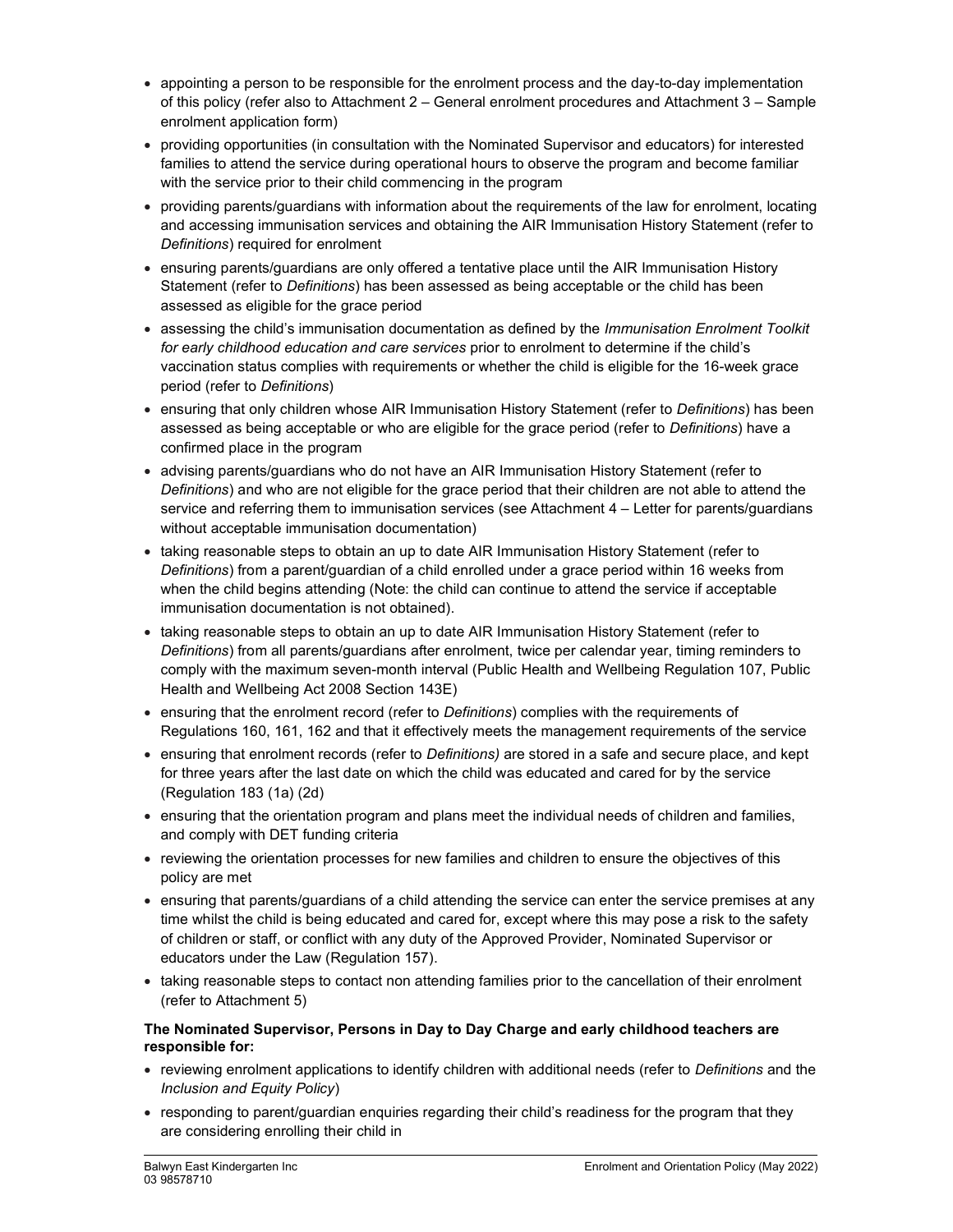- discussing the individual child's needs with parents/guardians and developing an orientation program to assist them to settle into the program
- encouraging parents/guardians to:
	- $-$  stay with their child as long as required during the settling in period
	- make contact with educators at the service, when required
- assisting parents/guardians to develop and maintain a routine for saying goodbye to their child
- sharing information with parents/guardians concerning their child's progress with regard to settling in to the service
- discussing support services for children with parents/guardians, where required.
- taking reasonable steps to contact non attending families prior to the cancellation of their enrolment (refer to Attachment 5)

#### All educators are responsible for:

- responding to enrolment enquiries on a day-to-day basis and referring people to the person responsible for the enrolment process, as required
- providing parents/guardians with information about the requirements of the law for enrolment, locating and accessing immunisation services and obtaining AIR Immunisation History Statement (refer to Definitions) required for enrolment
- developing strategies to assist new families to:
	- $-$  feel welcomed into the service
	- become familiar with service policies and procedures
	- share information about their family beliefs, values and culture
	- share their understanding of their child's strengths, interests, abilities and needs
	- $-$  discuss the values and expectations they hold in relation to their child's learning
- providing comfort and reassurance to children who are showing signs of distress when separating from family members
- complying with the service's Privacy and Confidentiality Policy in relation to the collection and management of a child's enrolment information
- making reasonable attempts to contact non attending families (refer to Attachment 5) and consult with Nominated Supervisor of outcomes.

#### Parents/guardians are responsible for:

- reading and complying with this Enrolment and Orientation Policy
- completing the enrolment application form and the enrolment record prior to their child's commencement at the service and providing AIR Immunisation History Statement (refer to Definitions) of their child's immunisation status
- where a child is eligible for the 16 weeks grace period, ensuring that the child's immunisations are updated in line with the schedule and providing an up to date AIR Immunisation History Statement (refer to Definitions) to the service
- ensuring that all other required information is provided to the service
- updating information by notifying the service of any changes as they occur
- notify Balwyn East Kindergarten in writing if they wish to cancel their enrolment.

#### Volunteers and students, while at the service, are responsible for following this policy and its procedures.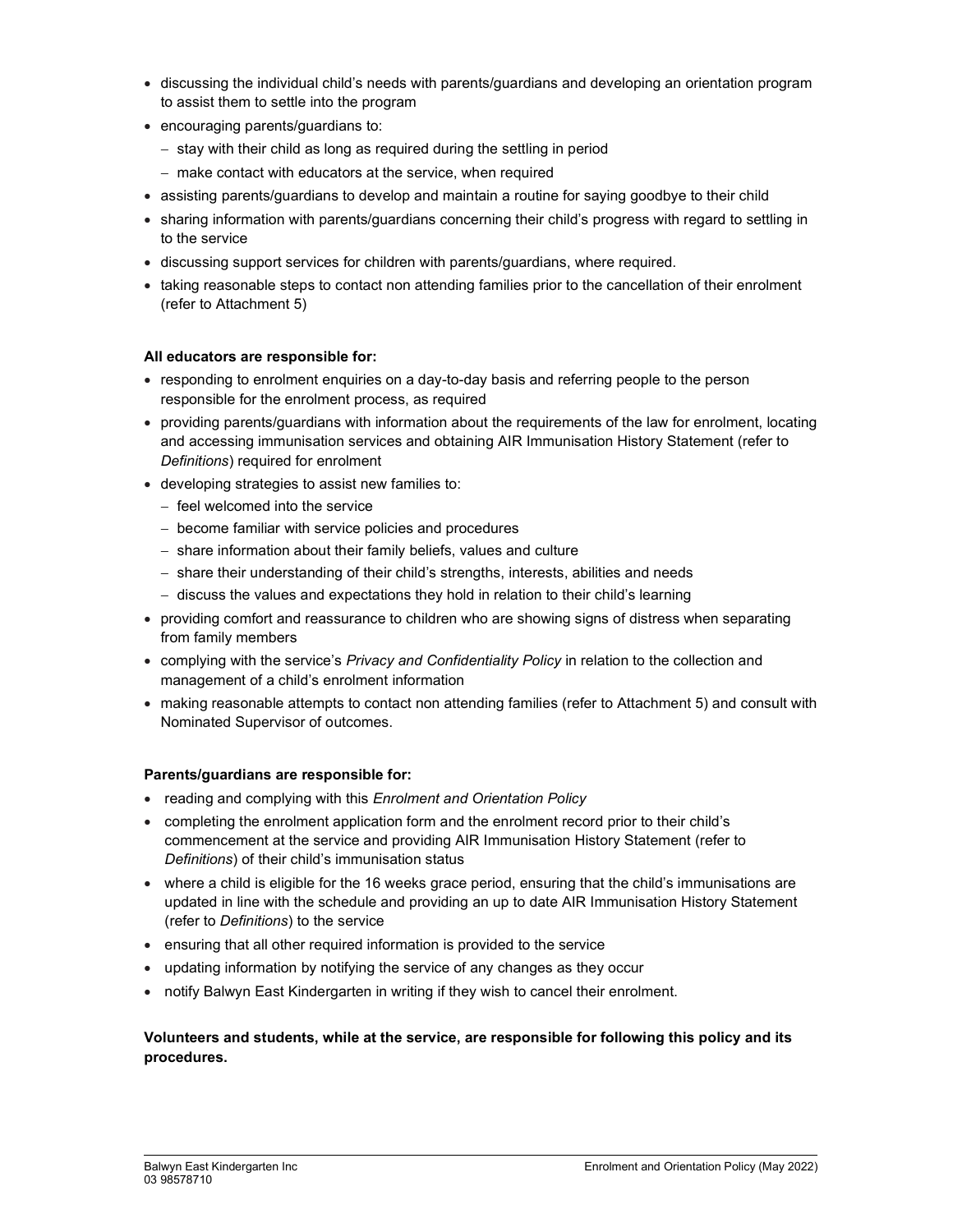## EVALUATION

In order to assess whether the values and purposes of the policy have been achieved, the Approved Provider will:

- regularly seek feedback from everyone affected by the policy regarding its effectiveness
- monitor the implementation, compliance, complaints and incidents in relation to this policy
- keep the policy up to date with current legislation, research, policy and best practice
- revise the policy and procedures as part of the service's policy review cycle, or as required
- notify parents/guardians at least 14 days before making any changes to this policy or its procedures.

## **ATTACHMENTS**

- Attachment 1: Eligibility and priority of access criteria for 3 and 4-year-old funded kindergarten program
- Attachment 2: General enrolment procedures
- Attachment 3: Sample Enrolment Application Form
- Attachment 4: Letter for parents/guardians without acceptable immunisation documentation
- Attachment 5: Cancellation of enrolment and non-attendance

## AUTHORISATION

This policy was adopted by the Approved Provider of Balwyn East Kindergarten on .

## REVIEW DATE: //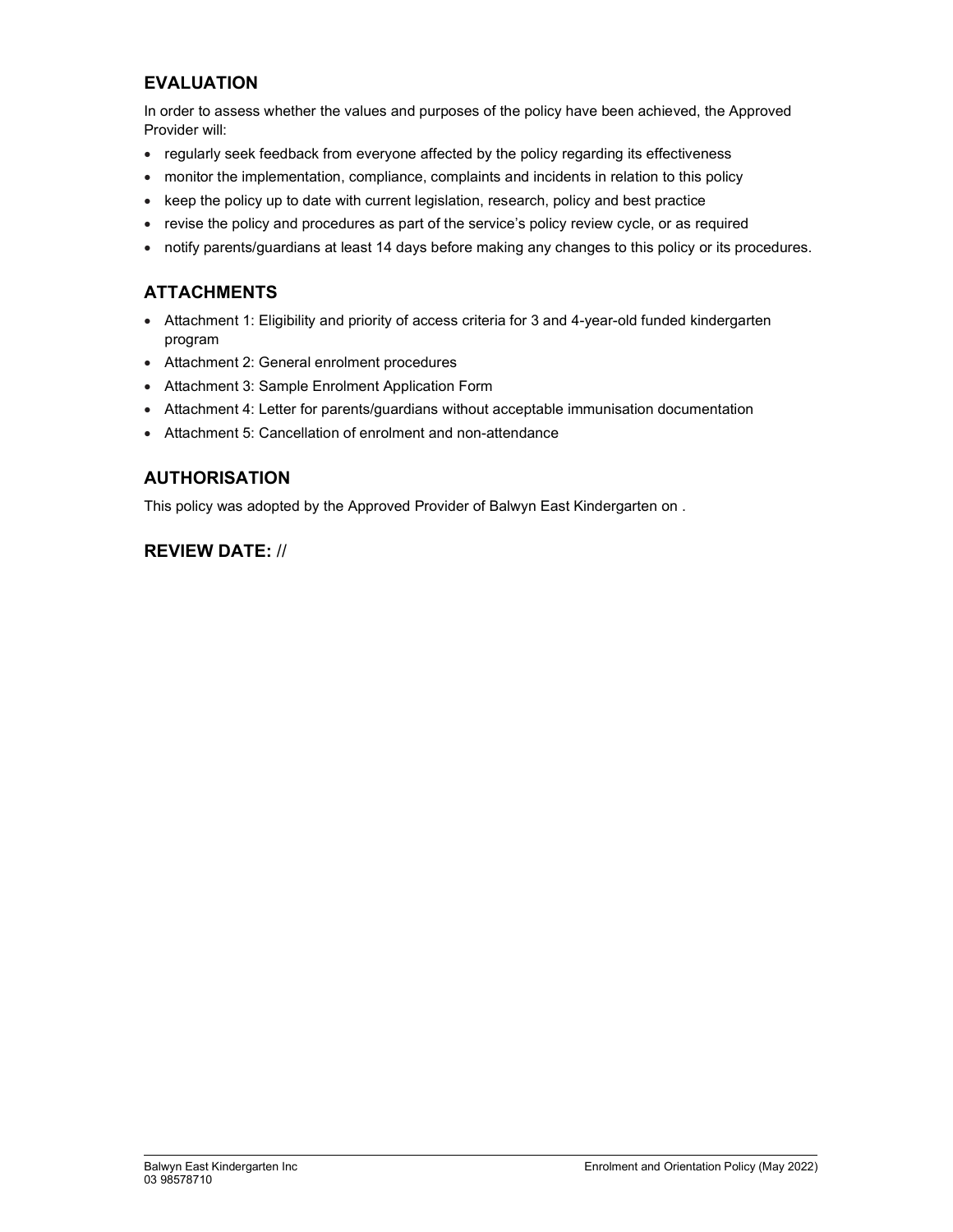## ATTACHMENT 1

## Eligibility and priority of access criteria for a funded kindergarten 3 and 4-year-old program

The Approved provider must notify all families of the priority of access policy that applies when they enrol their child.

In instances where more eligible children apply for a place at a kindergarten service than there are places available, services must:

- prioritise children based on the DET criteria listed below
- work with other local kindergarten services and the regional Department office to ensure all eligible children have access to a kindergarten place.

These criteria must be used by the Approved Provider when prioritising enrolments. Funding guidance is available from the Department's regional offices if required.

Service providers should build flexibility into their enrolment processes that consider the circumstances of families from priority groups.

If participating in a central enrolment scheme, the priority of access for that scheme will be implemented.

Services must first apply the DET's Priority of Access criteria, and following this may apply locally developed criteria, as per examples below.

| <b>DET's Priority of Access</b><br>criteria                                                                                                                     | Process that could be used to verify need(s)                                                                                                                                                                                                                |  |
|-----------------------------------------------------------------------------------------------------------------------------------------------------------------|-------------------------------------------------------------------------------------------------------------------------------------------------------------------------------------------------------------------------------------------------------------|--|
| Children at risk of abuse or<br>neglect, including children in<br><b>Out-of-Home Care</b>                                                                       | The child is:<br>• attending a three-year-old kindergarten program through<br>Early Start Kindergarten* or Access to Early Learning, or is<br>referred by:<br>- Child Protection                                                                            |  |
|                                                                                                                                                                 | - Child and family services (family services referral and<br>support team, Child FIRST/integrated family<br>services/Services Connect case worker)                                                                                                          |  |
|                                                                                                                                                                 | - Maternal and Child Health nurse, or                                                                                                                                                                                                                       |  |
|                                                                                                                                                                 | - Out-of-Home Care provider                                                                                                                                                                                                                                 |  |
| <b>Aboriginal and/or Torres Strait</b><br>Islander children                                                                                                     | • As part of the enrolment process, service providers must<br>respectfully ask families 'is your child Aboriginal and/or<br>Torres Strait Islander?' and record this information in KIM.                                                                    |  |
| Children eligible for the<br>Kindergarten Fee Subsidy                                                                                                           | • A child or parent holds a Commonwealth Health Care Card,<br>Pensioner Concession Card, Veteran's Affairs Card, or                                                                                                                                         |  |
|                                                                                                                                                                 | Multiple birth children (triplets, quadruplets).<br>$\bullet$                                                                                                                                                                                               |  |
|                                                                                                                                                                 | Asylum seekers and refugee children                                                                                                                                                                                                                         |  |
| Children with additional needs,<br>defined as children who:<br>require additional<br>assistance in order to fully<br>participate in the<br>kindergarten program | The child:<br>• is assessed as having delays in two or more areas and is<br>declared eligible for a second funded year of kindergarten<br>holds a Child Disability Health Care Card<br>$\bullet$<br>has previously been approved for Kindergarten Inclusion |  |
| require a combination of<br>services which are                                                                                                                  | Support Package, or referred by:                                                                                                                                                                                                                            |  |
| individually planned                                                                                                                                            | - the National Disability Insurance Scheme                                                                                                                                                                                                                  |  |
|                                                                                                                                                                 | - Early Childhood Intervention Service                                                                                                                                                                                                                      |  |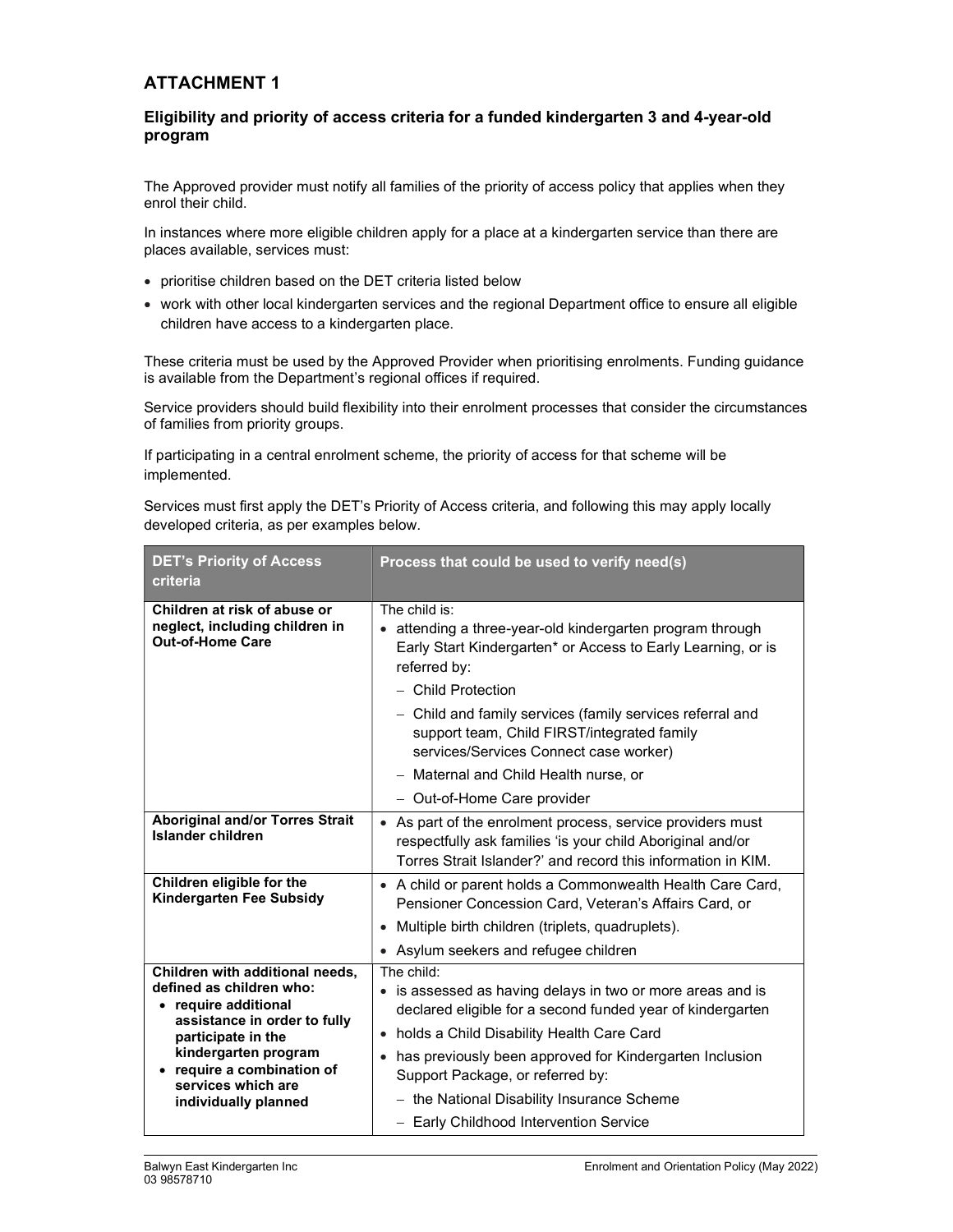| $\bullet$ | have an identified specific |
|-----------|-----------------------------|
|           | disability or developmental |
|           | delay                       |

- Preschool Field Officer, or

- Maternal and Child Health nurse.

#### Examples to consider for second priority

- children who turn four years of age by 30 April in the year they will attend kindergarten; or
- children who turn three years of age\* by 30 April in the year they will attend kindergarten
- children turning six years of age at kindergarten who have been granted an exemption from school-entry age requirements by the regional office of DET
- children who have a sibling that has previously attended the same kindergarten as their first preference

#### Examples to consider for third priority

- service for transient families e.g. RAAF, seasonal workers and tourism workers
- date of application
- local community zoning

Note: DET's Priority of Access (POA) guidelines are to ensure that kindergarten programs are available to those children who stand to benefit the most from attending early education. In mixed age groups, POA guideline will equally prioritise three and four-year-old children that are considered vulnerable. Where programs for three- and four-year old children are provided separately, the POA criteria will be applied separately for each age cohort.

#### \* Early Start Kindergarten and Three-Year-Old Kindergarten

During the roll-out of Three-Year-Old Kindergarten, Early Start Kindergarten (ESK) will continue to provide 15 hours a week of funded kindergarten for all eligible children up until 2029, when threeyear-old children across the state will have access to 15 hours

It is important to continue to enrol eligible children in ESK, even if funded Three-Year-Old Kindergarten is available at the service.

This guarantees that children experiencing vulnerability will continue to be enrolled in the full 15 hours of kindergarten in all service settings, including long day care. It also ensures that service providers can continue to receive all funding entitlements.

Service providers are expected to continue to provide the full 15 hours funded through Early Start Kindergarten, even in instances where three-year-old groups are being offered fewer than 15 hours.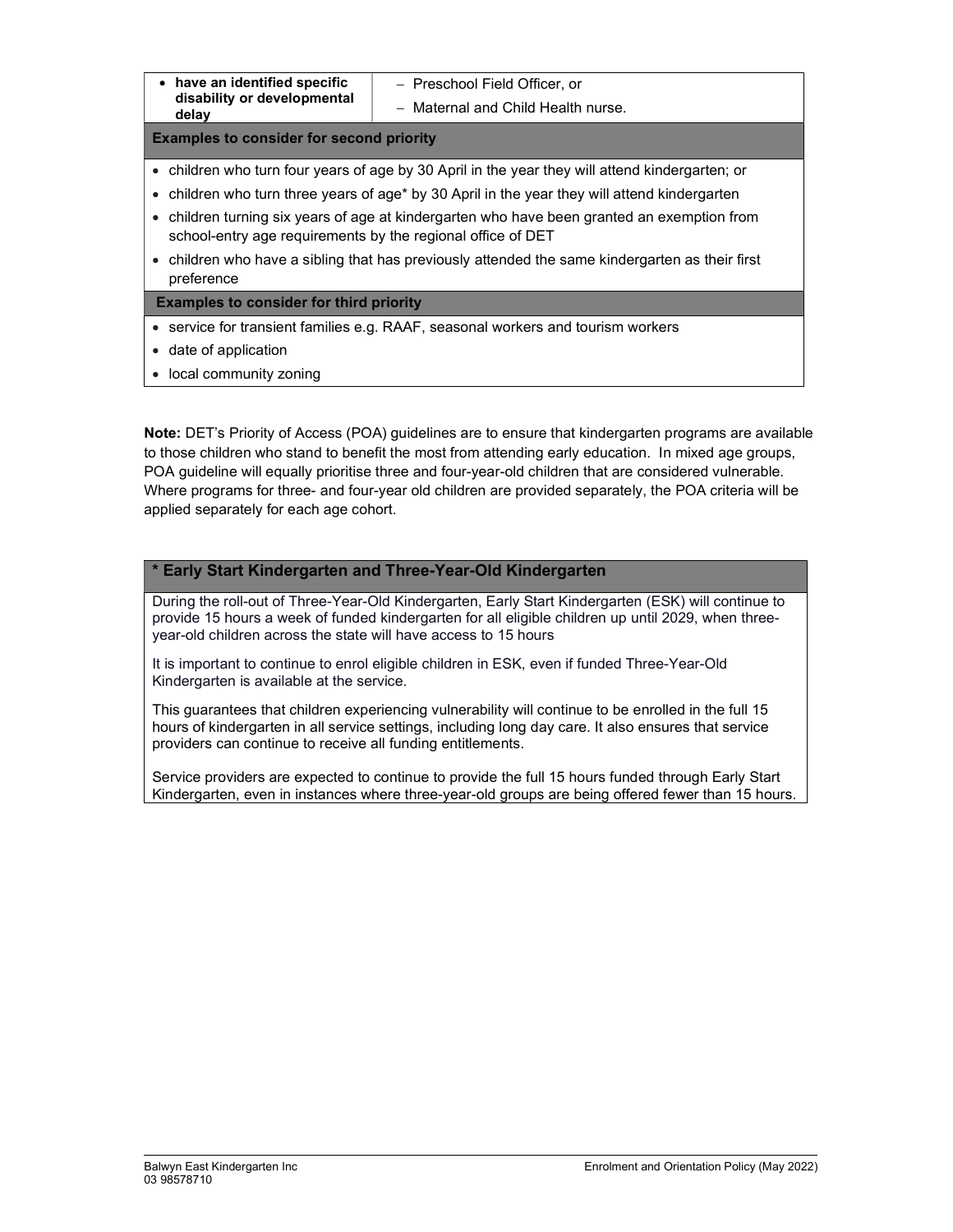## ATTACHMENT 2 General enrolment procedures for funded kindergartens programs

## 1. Application for a place

- Enrolment applications will be accepted any time after the child has turned years of age or from .
- Enrolment application forms are available from the service and are provided to the parents/guardians together with information about the requirements of the law for enrolment, locating and accessing immunisation services, obtaining an up to date AIR Immunisation History Statement and a copy of the Enrolment and Orientation Policy.
- Balwyn East Kindergarten will determine the date(s) by which applications must be received for offer of places in the three-year-old and the funded kindergarten program.
- A separate application form must be completed for each child, and for each proposed year of attendance at the service.
- To facilitate the inclusion of all children into the program, the enrolment application form should clearly identify any additional or specific needs of the child (refer to Inclusion and Equity Policy).
- Parents/guardians of children applying for a second year of funded kindergarten or currently attending a three-year-old program must also submit an enrolment application form for the following year.
- A copy of the child's birth certificate and proof of address must be submitted with all applications.
- All enrolment application forms must be accompanied by an enrolment application fee in line with Balwyn East Kindergarten's Fees Policy. This fee is to cover administrative costs associated with the processing of a child's enrolment application and is not refundable.
- Completed enrolment application forms are to be forwarded to
	- The Enrolments Officer, Balwyn East Kindergarten, 2A Caravan Street,
	- Balwyn VIC 3103.
- Access to completed enrolment application forms will be restricted to the person responsible for the enrolment process, the Approved Provider, Nominated Supervisor and educators at the service, unless otherwise specified by the Approved Provider.
- Applications will be entered on the waiting list using the eligibility and priority of access criteria.
- Applications received after the above dates set by Balwyn East Kindergarten will be considered if there are available places, and after all other applicants have been offered a place, in line with the eligibility and priority of access criteria of Balwyn East Kindergarten.

## 2. Offer of places

- Tentative places will be offered in writing to applicants in accordance with the eligibility and priority of access criteria of the service making clear that confirmation of places is not final until an up to date AIR Immunisation History Statement has been received, assessed and found acceptable.
- Balwyn East Kindergarten requires parents/guardians who have been offered a tentative place to provide an up to date AIR Immunisation History Statement for assessment two months prior to the child first attending the service in order that a confirmed place can be offered.
- The documentation is assessed as outlined in the *Immunisation enrolment toolkit for early childhood* education and care services by the person responsible for the enrolment process on behalf of the Approved Provider. The "Key dates work form for immunisation and enrolment" in the Immunisation enrolment toolkit for early childhood education and care services is used to determine the date at which immunisations must be up to date. The toolkit also provides guidance on assessing immunisation documentation to determine if a child is up to date or qualifies for an exemption. The following documents and resources can be accessed from https://www2.health.vic.gov.au: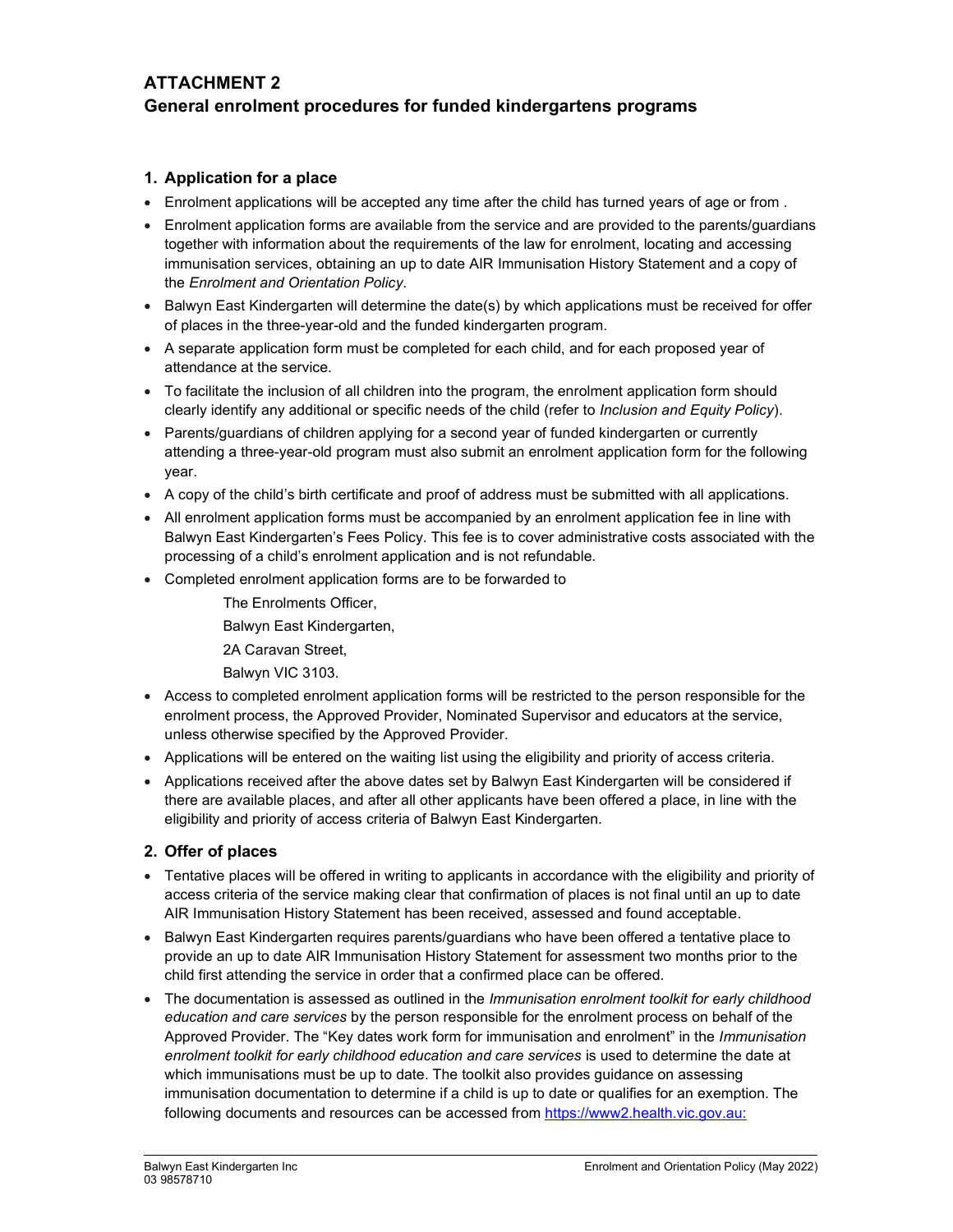- The Immunisation enrolment toolkit for early childhood education and care services (search 'Immunisation enrolment toolkit')
- The Key dates work form for Immunisation and enrolment (search 'Key Dates work form')
- Hard copies of the immunisation resources (search 'immunisation resources order form')
- The acceptable outcomes of the assessment for offering a confirmed place are:
	- That the next due vaccine for the child on the AIR Immunisation History Statement is within the acceptable timeframe for an enrolment, or;
	- That the child has been assessed by Balwyn East Kindergarten as being eligible for a 16-week grace period
		- Offer of places in the three-year-old program and the funded four-year-old program will be made via post and/or email at the same time.
- The person responsible for the enrolment process advises the parent/guardian in writing whether a confirmed place is offered, and the enrolment can proceed.
- Parents/guardians who do not have an up to date AIR Immunisation History Statement and whose child is not eligible for the grace period cannot be offered a place and are referred to Australian Childhood Immunisation Register or to an immunisation provider (refer to Appendix 4 – Letter for parents/guardians who do not have acceptable immunisation documentation).
- Offer of places in the three-year-old program/s and the funded kindergarten program will be made at the same time.
- Parents/guardians who do not wish to accept the offer of a tentative or confirmed place, or intend to withdraw their enrolment, are requested to notify the Approved Provider, or the Enrolment Officer, in writing as soon as possible. The Approved Provider reserves the right to cancel an offer of enrolment if Confirmation of Acceptance form and the accompanying Kindergarten Fee Deposit (holding fee) are not returned by the deadline specified in the offer.
	- A Kindergarten Fee Deposit (holding fee) of \$300 must be paid in accordance with the Balwyn East Kindergarten's Fees Policy by direct debit to hold the place for the following year. The child's name must be clearly noted when making payment. Payment by cash is not available.
- The Kindergarten Fee Deposit will be deducted from Term 4 fees or reimbursed by cheque if there are no outstanding fees. If there are outstanding fees, the Kindergarten Fee Deposit may be kept by the service to offset the outstanding fee amount.
- An enrolment record and other relevant information will be provided by Balwyn East Kindergarten to the parent/guardian after a confirmed place has been accepted and the fee has been paid.

Note: Places will not be allocated to children until any outstanding fees owed to the service by the family is paid, or a payment plan is agreed to between the family and the service (refer to Fees Policy).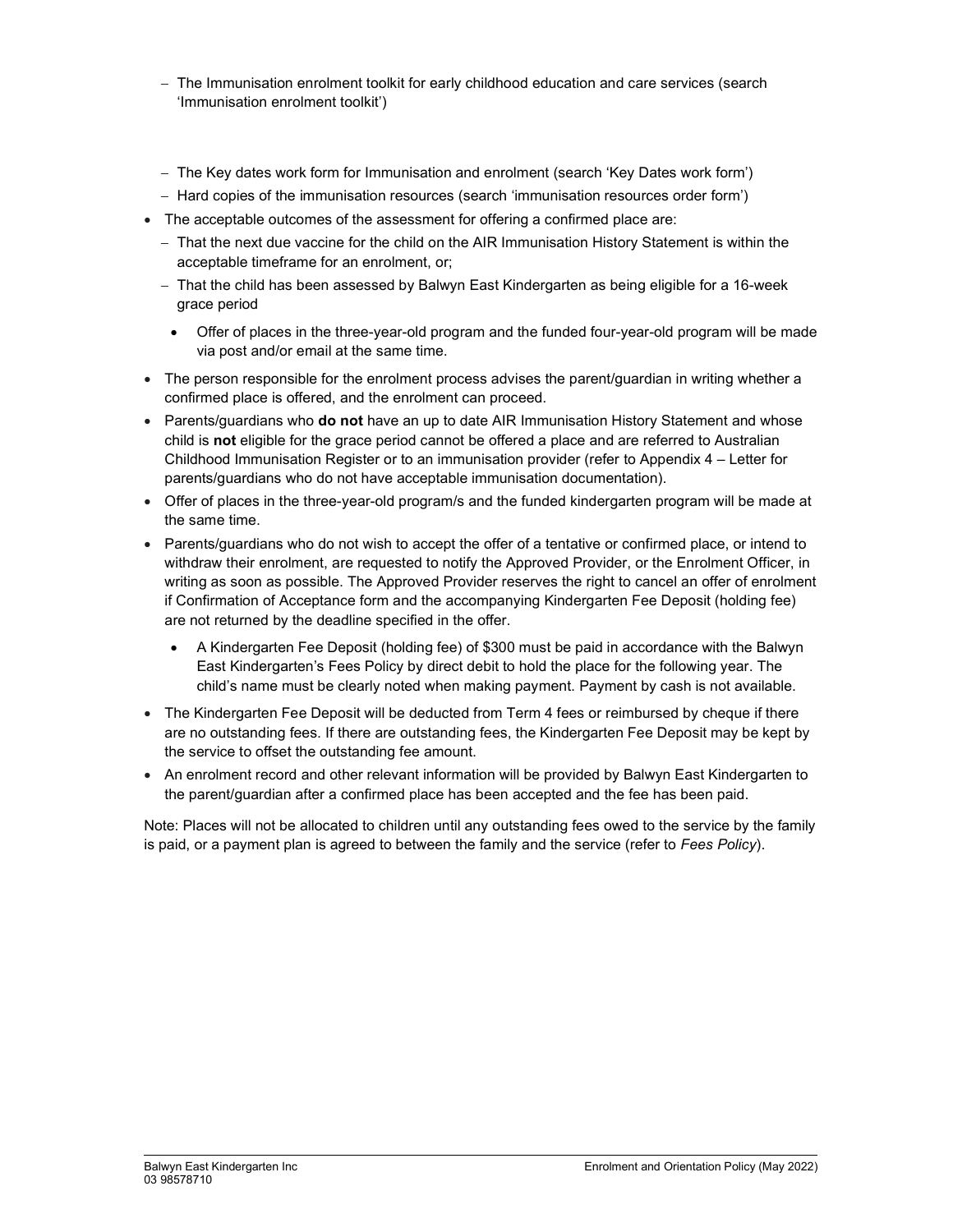## ATTACHMENT 3 Sample Enrolment Application Form

#### Balwyn East Kindergarten

Complete this enrolment application form and:

- enclose a copy of the child's birth certificate or suitable evidence of the child's birth date
- enclose proof of address (e.g. copy of drivers licence, rates notice or electricity, gas or water bill)
- enclose the enrolment application fee, which is not refundable and covers administrative costs
- forward the completed enrolment application form with attachments to

The Enrolments Officer, Balwyn East Kindergarten,

2A Caravan Street, Balwyn VIC 3103

• notify the service of any changes to your address or other relevant information by contacting 03 98578710.

#### Enrolment and immunisations

The Government's No Jab No Play laws requires children to be age-appropriately immunised before enrolment can be confirmed.

Parents/guardians offered tentative places will be asked to provide the AIR Immunisation History Statement to Balwyn East Kindergarten by [insert date] that shows that their child's immunisations are up to date.

Confirmation of places is finalised after the documentation has been assessed that the child is up to date or that the child has been assessed as being eligible for a 16 week grace period and the eligibility assessment form has been completed.

Further information on immunisation requirements for enrolment in early childhood services is available on the State Government's Better Health Channel at.www.betterhealth.vic.gov.au/campaigns/no-jab-noplay

-----------------------------------------------------------------------------------------------------------------------------------------

This application is for my child to attend Balwyn East Kindergarten in.

This application is for a second year of funded kindergarten Yes No

If yes, please attach a copy of the relevant paperwork.

| Date of birth: $\frac{1}{\sqrt{1-\frac{1}{2}}}$ | Male | Female |                                                                                                                 |
|-------------------------------------------------|------|--------|-----------------------------------------------------------------------------------------------------------------|
|                                                 |      |        |                                                                                                                 |
|                                                 |      |        | Postcode: Note that the property of the set of the set of the set of the set of the set of the set of the set o |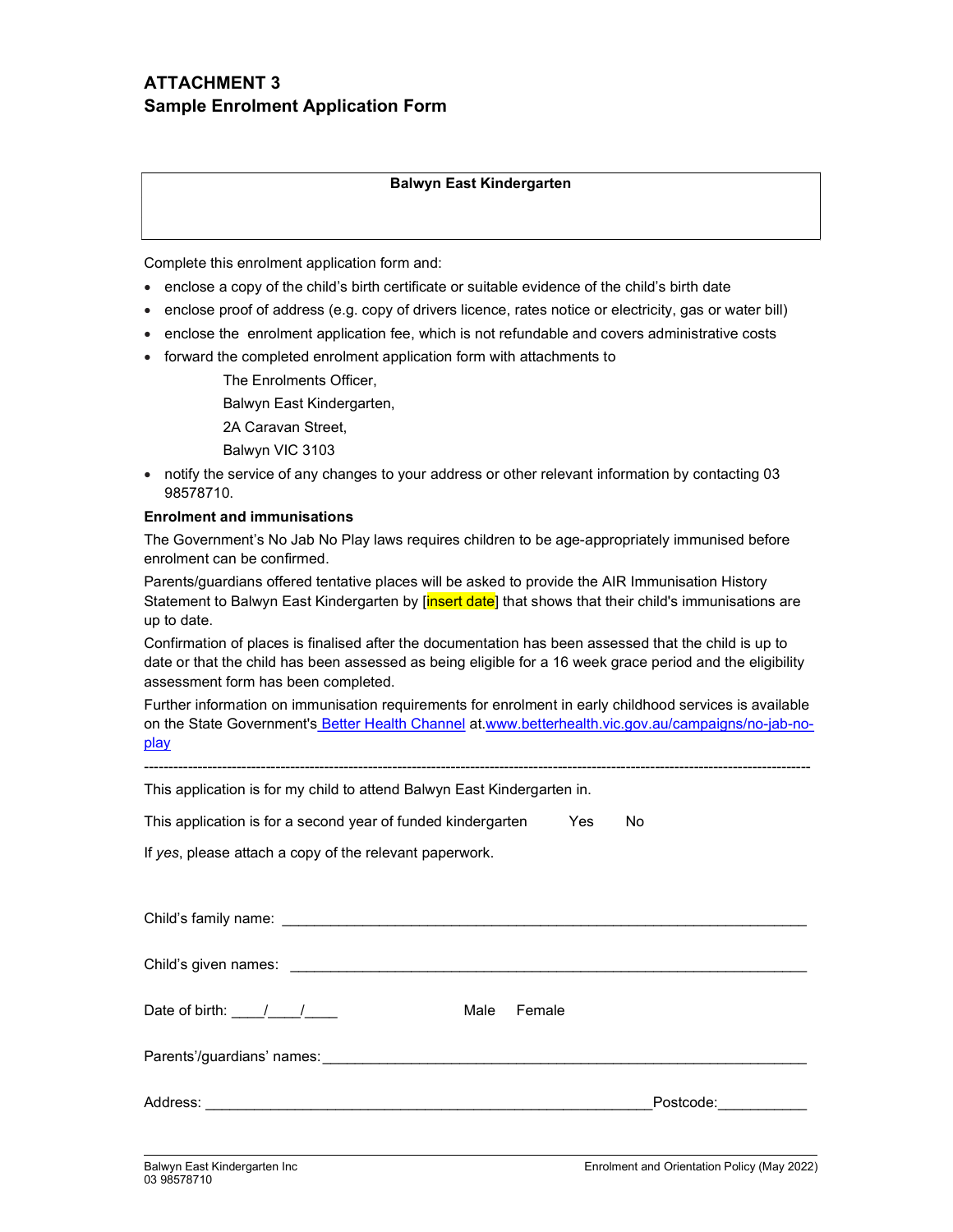| Telephone number: (Home)   | (Business) | (Mob) |
|----------------------------|------------|-------|
| Language/s spoken at home: |            |       |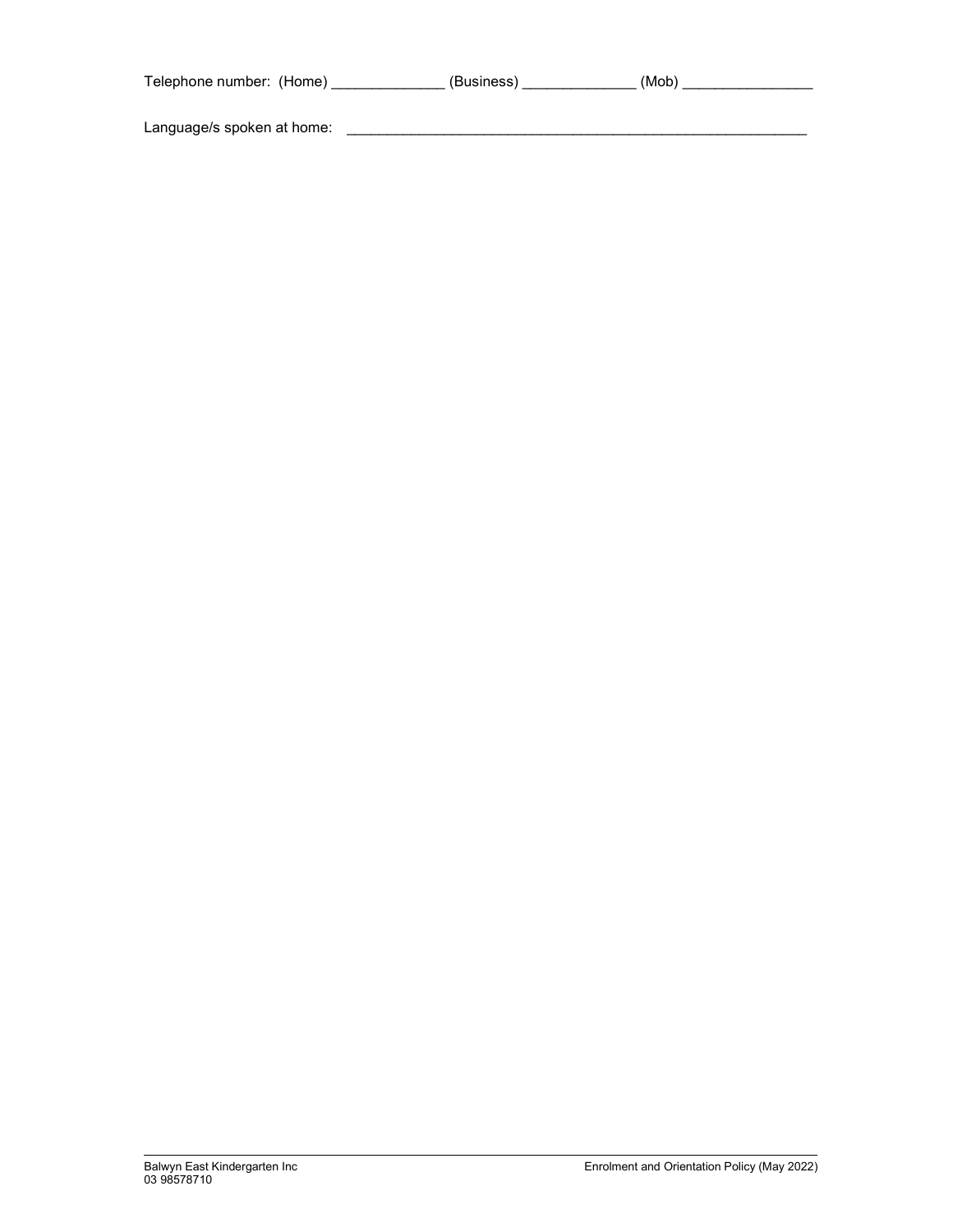## Kindergarten Fee Subsidy

DET provides a fee subsidy for eligible families. Please indicate if you are eligible for one of the following concessions, or meet one of the following criteria:

| <b>Health Care Card</b>                                         | Resolution of Status Visa (RoS) Visa Class CD,<br>Subclass 851 |  |  |
|-----------------------------------------------------------------|----------------------------------------------------------------|--|--|
| <b>Pensioner Concession Card</b>                                |                                                                |  |  |
| DVA Gold Card                                                   | Refugee and Special Humanitarian Visas 200-<br>217             |  |  |
| DVA White Card                                                  | <b>Triplets or Quadruplets</b>                                 |  |  |
| Bridging Visas A-F                                              | Aboriginal or Torres Strait Islander                           |  |  |
| Temporary Protection/Humanitarian Visas 447,<br>451, 785 or 786 |                                                                |  |  |

Supporting documentation will need to be sighted on commencement at **Balwyn East Kindergarten** by the Enrolment Officer except if Aboriginal and Torres Strait Islander identification is selected.

| <b>Note: the eligibility of concessions may vary from time-to-time.</b> Up-to-date information can be |
|-------------------------------------------------------------------------------------------------------|
| found at: https://www.education.vic.gov.au/parents/child-care-kindergarten/Pages/how-much-            |
| kindergarten-cost.aspx                                                                                |

# Children with additional needs

| Does your child have additional needs?                                                                                                                                                                                         | Yes  | No  |  |
|--------------------------------------------------------------------------------------------------------------------------------------------------------------------------------------------------------------------------------|------|-----|--|
| If yes, please specify: If yes, please specify:                                                                                                                                                                                |      |     |  |
| You are encouraged to discuss your child's needs with the educator when your child's place is<br>confirmed.                                                                                                                    |      |     |  |
| Is your child registered with a specific support service/agency?                                                                                                                                                               | Yes. | No  |  |
| Name of support service/agency: Name of support service and the service of support service and the service of                                                                                                                  |      |     |  |
| <b>Additional information</b>                                                                                                                                                                                                  |      |     |  |
| Does your child have a medical condition?                                                                                                                                                                                      | Yes  | No. |  |
| If yes, please specify: If yes, and the specify of the state of the state of the state of the state of the state of the state of the state of the state of the state of the state of the state of the state of the state of th |      |     |  |
| Do you acknowledge that your child's acceptance to Balwyn East Kindergarten is determined by the<br>requirements of priority of access outlined in Balwyn East Kindergarten's enrolment policy:<br>Yes<br>No                   |      |     |  |

Signature of parent/guardian:  $\overline{\phantom{a}}$ 

Date: \_\_\_\_\_\_\_\_\_\_\_\_\_\_\_\_\_\_\_\_\_\_\_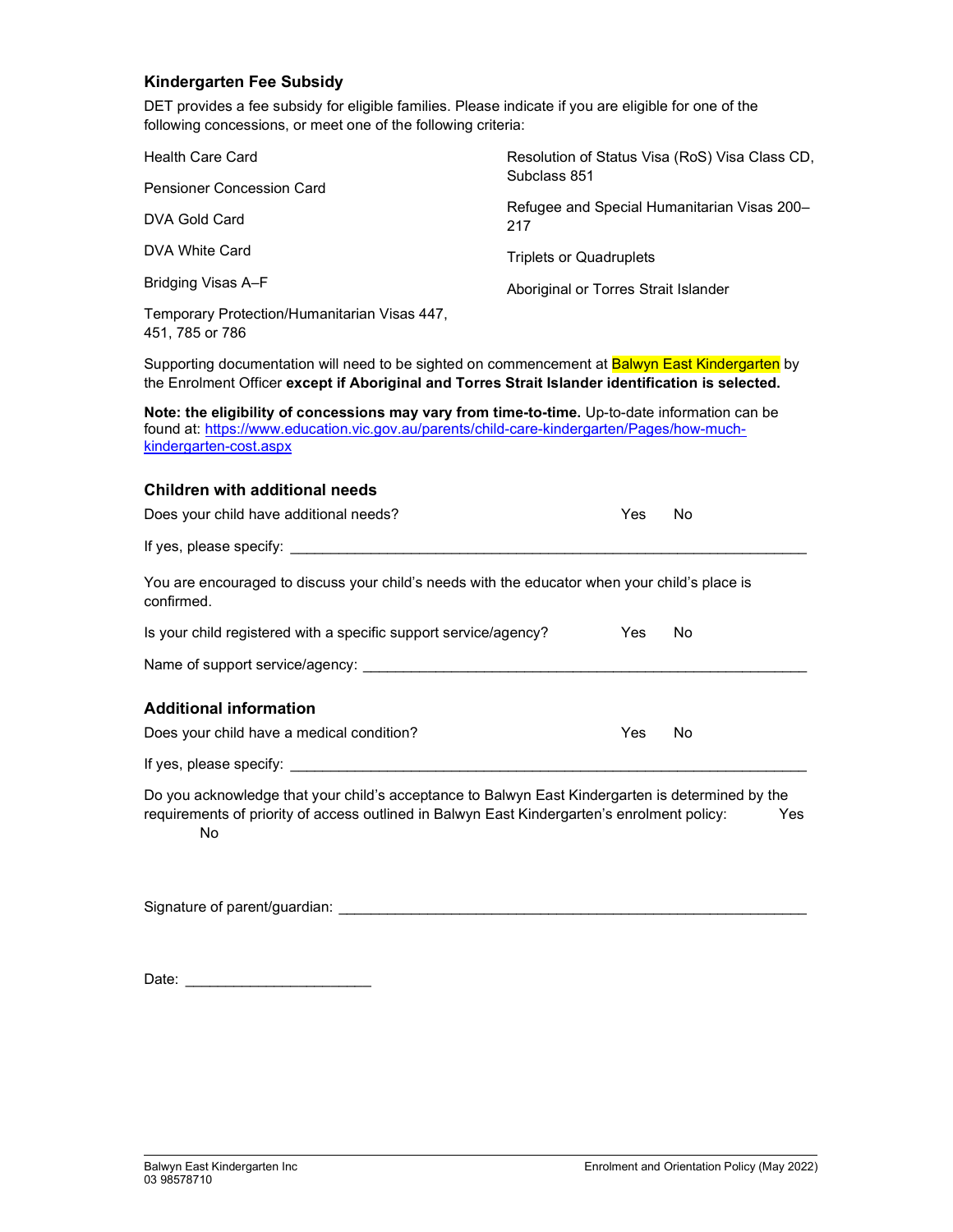## ATTACHMENT 4 Letter for parents/guardians without acceptable immunisation documentation

Balwyn East Kindergarten 2A Caravan St, Balwyn VIC 3103 [Insert date]

## Dear *[insert name]*

Re: Enrolment at Balwyn East Kindergarten for

I am contacting you regarding your tentative place for [insert child's name] at Balwyn East Kindergarten in the [insert 3 year old or 4 year old program] in [insert year].

Under the Public Health and Wellbeing Act 2008 early childhood education and care services cannot enrol a child unless the parent/guardian has provided AIR Immunisation History Statement.

AIR Immunisation History Statement includes evidence that your child:

- is fully vaccinated for their age; or
- has been assessed by our service as being eligible for a 16week grace period.

As we have not received acceptable immunisation documentation for [insert name of child] by the due date, and your child is not eligible for the 16 week grace period, we are unable to confirm a place at our service for and your child's name has been removed from our list.

Immunisation programs are effective in reducing the risk of vaccine preventable diseases. Immunisation from an early age helps protect your child against serious childhood infections. Further information about immunisations for your child is available from:

- your doctor
- [insert details of local government immunisation service]
- National Immunisation Information Line Tel. 1800 671 811
- Australian Immunisation Register: https://www.servicesaustralia.gov.au/individuals/services/medicare/australian-immunisationregister
- Better Health Channel website: https://www.betterhealth.vic.gov.au/no-jab-no-play

Should you wish to re-apply for a place for **[insert child's name**], we are happy to accept a new enrolment application accompanied by AIR History Statement. The new application would be considered in line with Balwyn East Kindergarten's Enrolment and Orientation policy.

Yours sincerely

#### [Insert name]

Enrolment Officer

Balwyn East Kindergarten